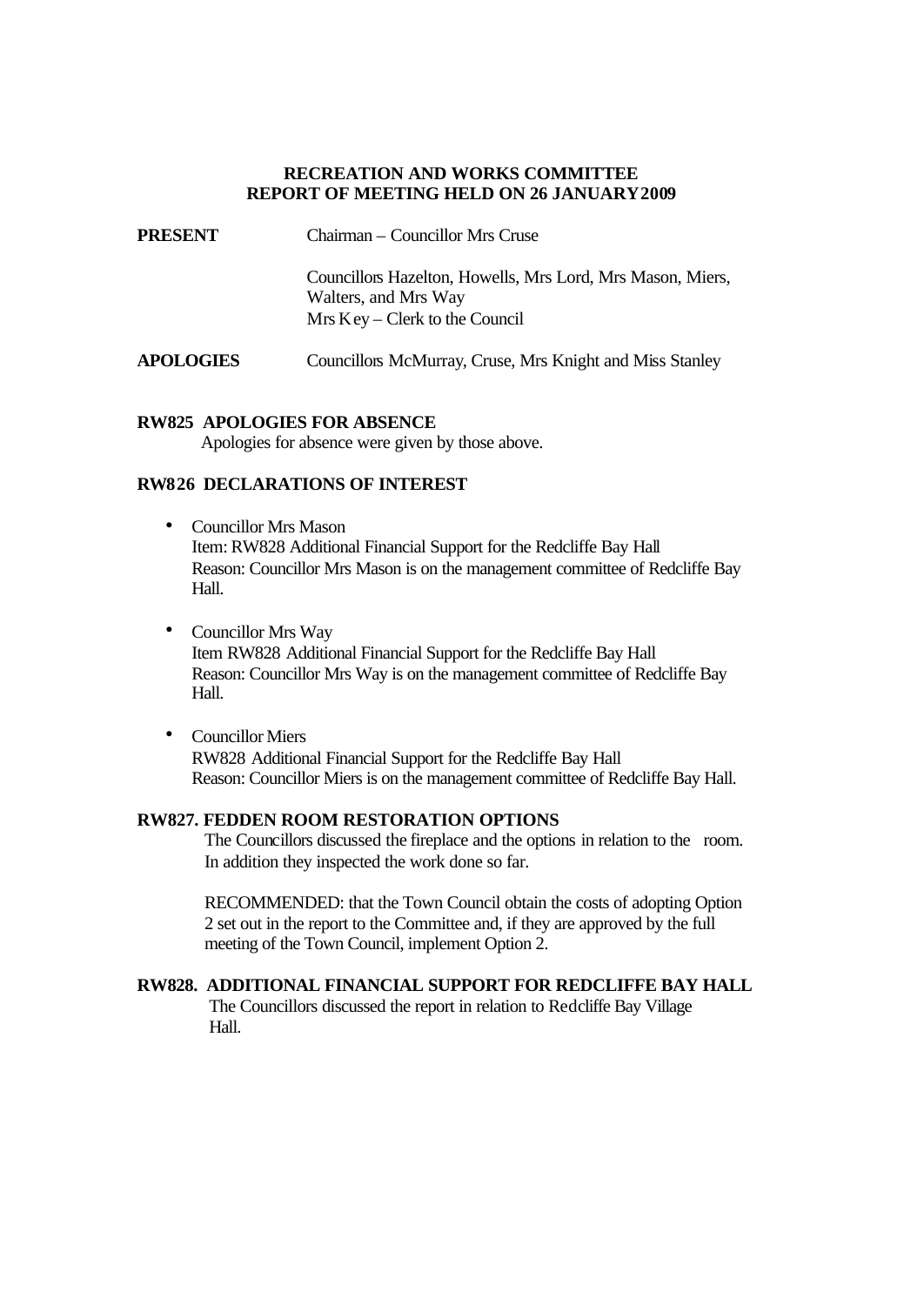#### RECOMMENDED:

- 1. That Portishead and North Weston Town Council approve the payment of £100 to the Redcliffe Bay Management Committee during the months of December 2008, January and February 2009.
- 2. That Portishead and North Weston Town Council approve the decision of the Recreation and Works Chairman to pay the outstanding invoice of £256.45 for repairs to the boiler.
- 3. That Portishead and North Weston Town Council approve the payment of £250 per month commencing April 2009 to the Redcliffe Bay Management Committee (£3,000 has been set aside within the 2009/2010 budget for this purpose). The Administrator will liaise each month with the Deputy Clerk and should the monies not be required the payments will not be made.

## **RW829. SLADE ROAD/COOMBE ROAD JUNCTION**

The Councillors discussed the report to the Council and also their own experience of the new road layout.

#### RECOMMENDED:

1. That Portishead and North Weston Town Council write to the Highways Team at North Somerset Council to register their concerns in relation to the new road layout at the Slade Road/Combe Road junction.

# **RW830. REGISTRATION OF LAND OWNED BY PORTISHEAD AND NORTH WESTON TOWN COUNCIL**

The Councillors discussed the report to the Council and considered the benefits and costs of registering the Council's land.

### RECOMMENDED

- 1. That the Clerk compiles and submits its registration applications for the following sites: The Folk Hall, North Weston Village Hall, Underwood Road Play Area, Portishead Football Club land and the Mead Road Play Area.
- 2. That a further review of land owned by Portishead and North Weston Town Council be undertaken to check whether there are any other areas of land that the Council owns and that could be registered.

## **RW831. GRANT APPLICATIONS**

Applications have been received from the following:

- a) The Academy of Gymnastics, Portishead;
- b) North Somerset Hockey Club
- c) Gordano Valley Giants Junior Football Club

The Councillors discussed the various applications in detail.